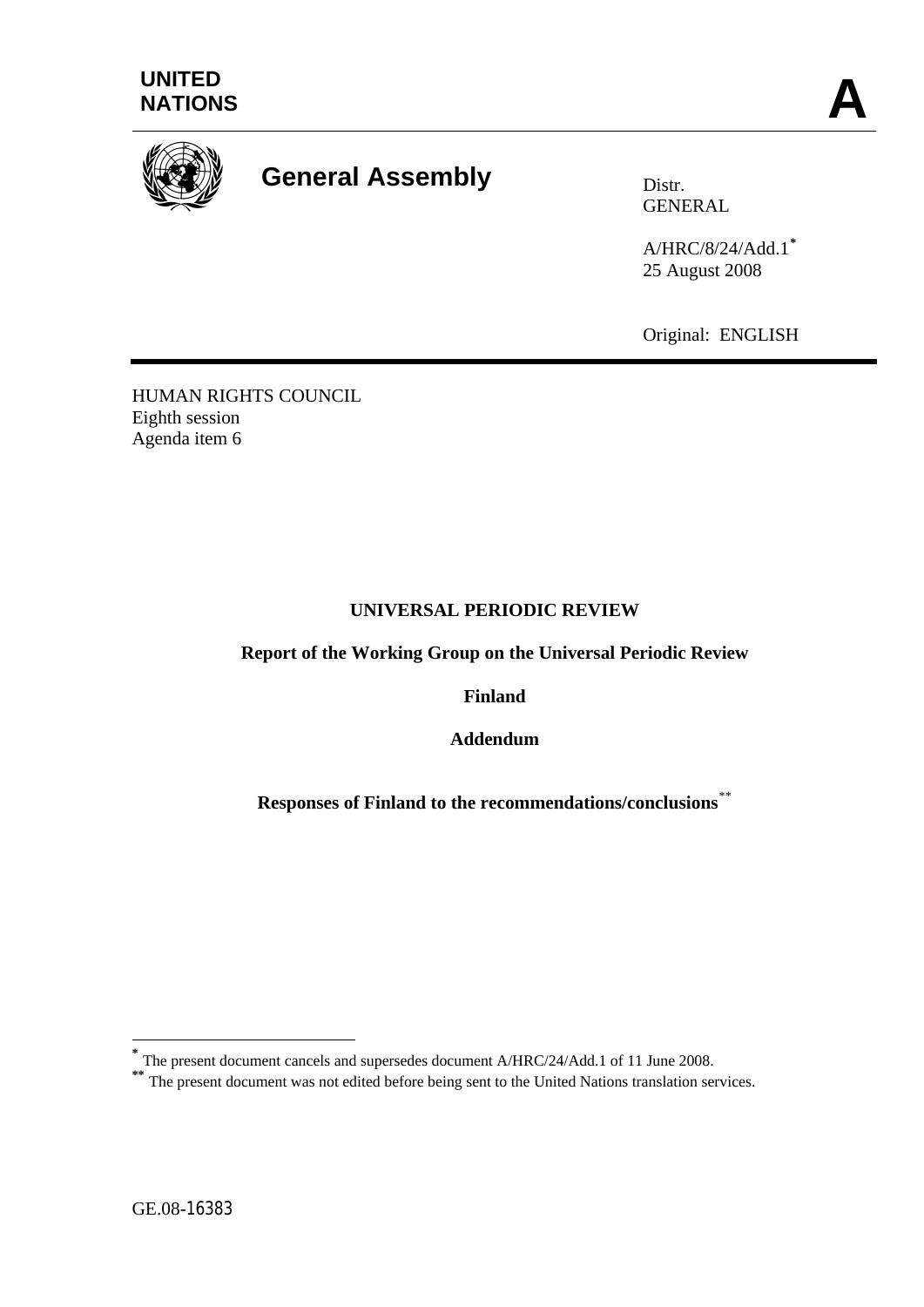# **RESPONSES OF FINLAND TO THE RECOMMENDATIONS/CONCLUSIONS**

### **1. To increase the focus, targeted efforts and effective measures regarding eliminating discrimination, and to make further efforts and measures to promote the rights of minorities, inter alia, ethnic minorities (Netherlands, Russian Federation)**

1. When seeking membership in the Human Rights Council in spring 2006, Finland pledged to intensify its actions against racism, xenophobia and discrimination.

2. Despite progress, there are still certain problems of racism and intolerance. They are essentially spontaneous and not politically-organised phenomena. Although public awareness of cultural diversity is increasing and the Government has worked persistently to integrate immigrants into Finnish society, racist, discriminatory and xenophobic attitudes continue to be part of everyday life in Finland. The Roma, Somalis and Russian-speaking communities face prejudice, disadvantage and discrimination the most. In the Internal Security Programme, given on 8 May 2008, the security of immigrants and ethnic minorities is one of the key issues to be paid special attention in the forthcoming years.

3. The members of Roma communities in Finland face still discrimination in different areas of life, which requires action in various fields in society. The Ministry of Social Affairs and Health is preparing a working group in order to launch Finland's National Romani Strategy. (The Ombudsman for Minorities, National Advisory Board on the Romani Affairs and NGOs have stressed the need for a comprehensive strategy on the situation of the Roma.)The Ministry of Employment and the Economy has ordered a survey on how employment services and needs Roma customers meet. The survey will be published in July 2008. EU funded projects relating to employment of Roma have also been implemented, for examples various handbooks have been produced. The Ministry of Interior is improving equality in housing by providing a country report in the context of EU-Progress project "Building Inclusion". A Guideline Book "the Police meets Roma" has been published recently.

4. The members of the Somali communities of Finland are also vulnerable to problems of racism and racial discrimination. In order to address this and other problems of concern to the Muslim communities, the Ombudsman for Minorities has promoted the creation of a cocoordinating body that brings together representatives of different Muslim organizations and groups. The Ombudsman has, for example, organised collaborative meetings between the Somali League in Finland and various authorities, where practical problems faced by Somalis in Finland have been discussed and addressed. The founding meeting of the Islamic Council in Finland took place in November 2006.

5. The members of Russian-speaking communities face negative societal attitudes and manifestations of intolerance in Finland. An ad hoc working group of the Advisory Board for Ethnic Relations (ETNO) has prepared a report on the situation of the Russian-speaking population. The report was issued in 2003. Since then, questions concerning xenophobia against Russian-speaking communities in Finland have been dealt with in a working group on antiracism that worked under ETNO. A seminar on xenophobia against Russian-speakers was organised in December 2007. At the seminar certain issues were identified which could be further developed within the framework of ETNO.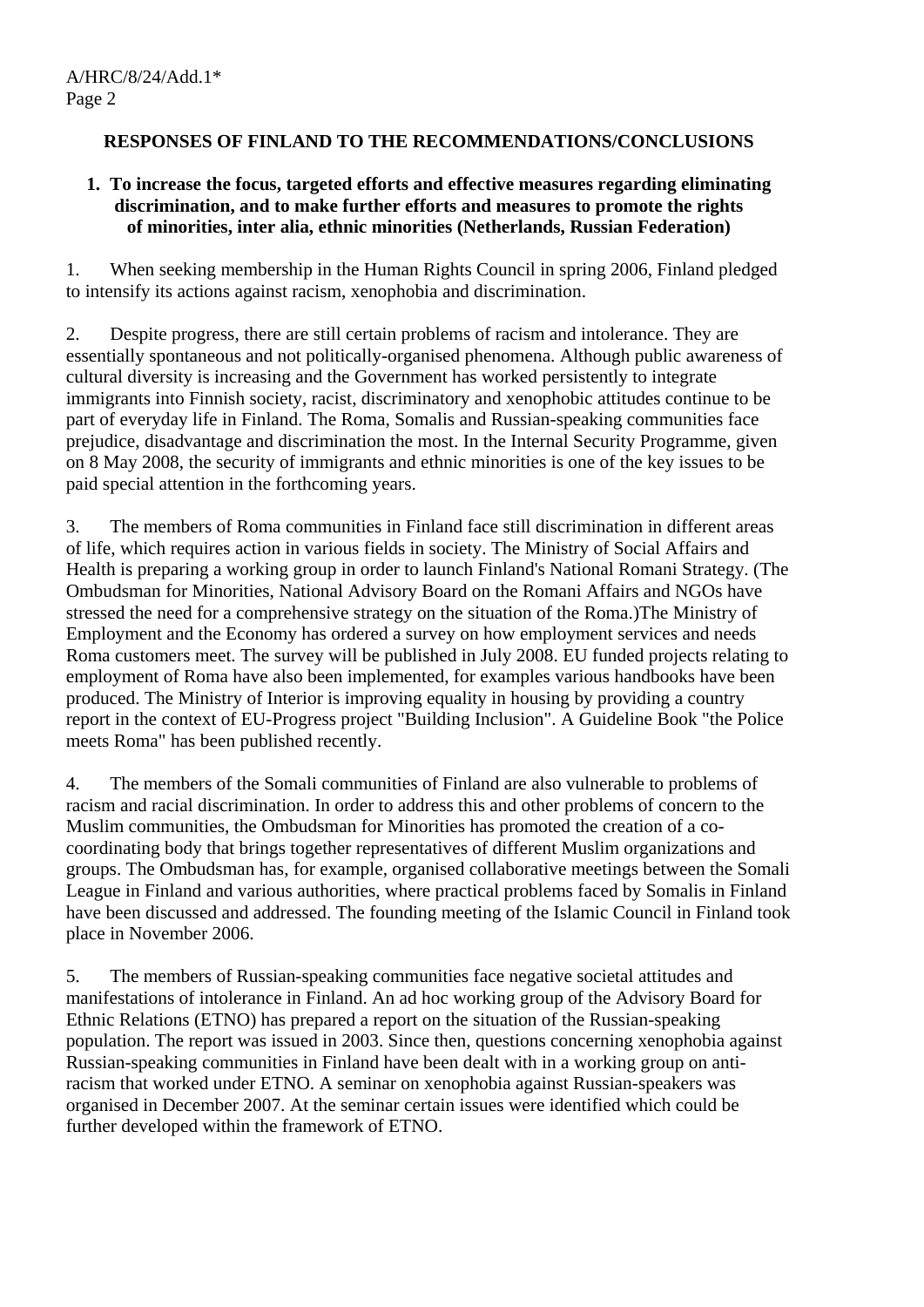6. The Non-Discrimination Act obligates all public authorities to foster and safeguard equality in a systematic and target-oriented manner. Each authority is required to draw up an equality plan for the fostering of ethnic equality and for the prevention of discrimination based on ethnic origin. The equality plan shall cover both the authority's external activities and its role as an employer.

7. On 25 January 2007, the Ministry of Justice set up a committee to reform the Non-Discrimination legislation. The purpose is to improve the coherence of the legislation, especially as to the provisions on the prohibitions of discrimination and their scope of application, the scope of the duty to promote equality and the access to legal protection. The goal is to treat victims of discrimination as far as possible in the same way regardless of the ground for discrimination and area of life. The time limit for preparing the reform proposal is 31 October 2009.

8. The new core curriculum for basic education, which was introduced at schools by the beginning of the school year 2006-2007, takes account of the specific features of the teaching provided to different linguistic and cultural groups. All teaching must take into account the national and local specific features as well as the national language, the Sámi as an indigenous people and the ethnic minorities. The core curriculum also emphasizes that schools shall pay attention to the increased diversity of Finnish culture, generated by immigrants with different cultural backgrounds. Non-governmental organizations provide many-sided teaching materials dealing with tolerance, multiculturalism and human rights to support the implementation of the curricula. The way in which the core curriculum is implemented in a specific school depends, however, on the individual teachers. One priority in the further training of teachers is to enhance education for pupils with minority linguistic and cultural backgrounds. Emphasis is put on the further training of teachers of immigrants' native languages.

### **2. To strengthen the efforts to restrict any outbreaks of racism and xenophobia particularly manifestations of racism and discrimination on the Internet, as recommended by CERD (Mexico)**

9. The media, including the internet, plays a significant role, in good and bad, when it comes to either spreading and enforcing stereotypes and prejudice or promoting good ethnic relations. The Ministry of Justice is currently examining the need to amend the legislation that the service providers of Internet-sites be obliged to follow up and erase material amounting to hate speech and racist offenses.

## **3. To continue to take effective measures to prevent violence against women (Mexico, Russian Federation) and to compile information on the violence against children within the family (Russian Federation)**

10. Preventing violence against women has been the goal of both the Government Programme and a number of action programmes of the Administration aiming at preventing and reducing violence. Finland will carry out the Council of Europe's campaign to combat violence against women in 2008. The campaign is intended to raise awareness of such violence as a violation of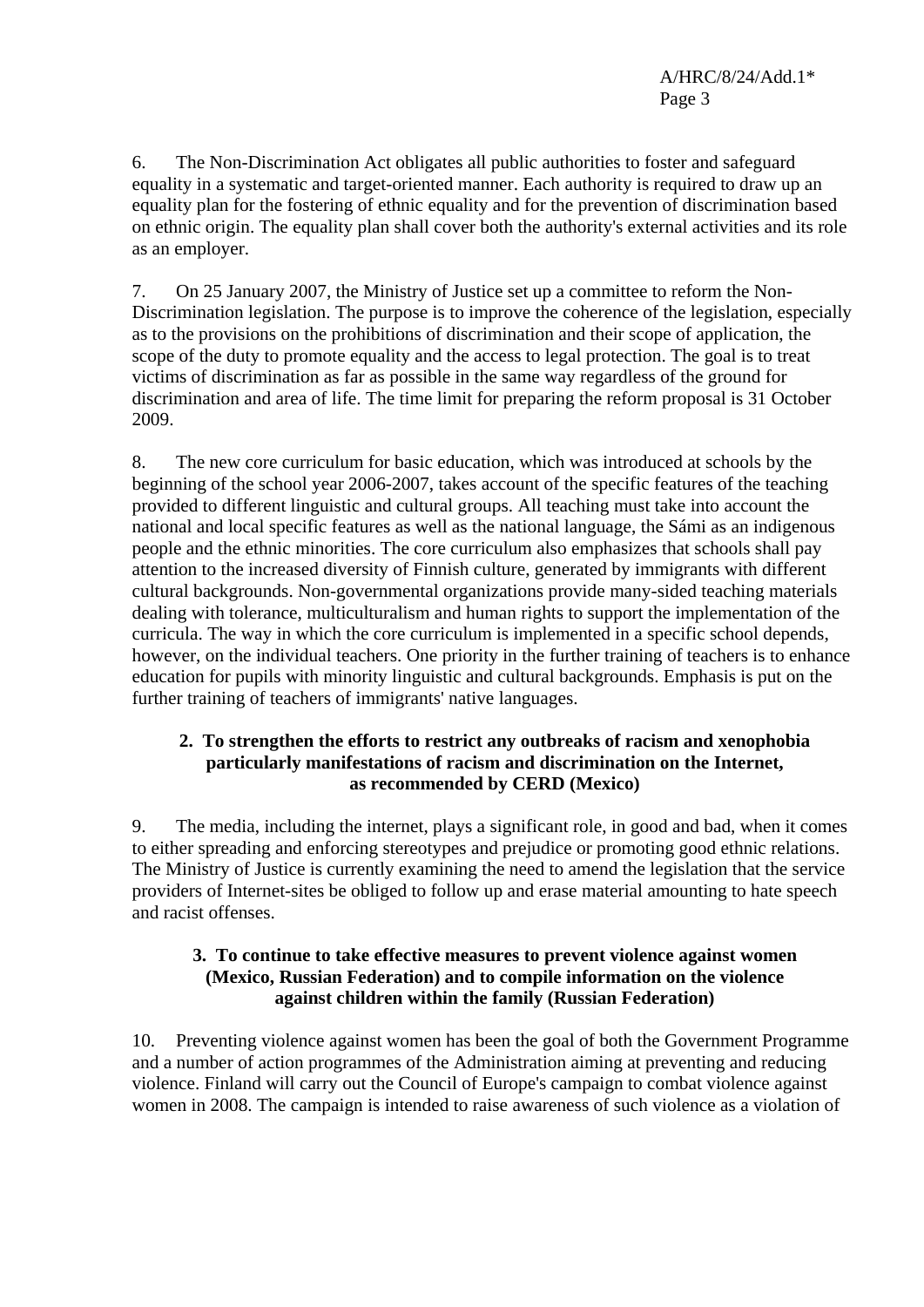A/HRC/8/24/Add.1\* Page 4

human rights and to influence attitudes. The campaign will also assess any possible needs to revise the legislation in force.

11. Only through a truly holistic approach we can put an end to impunity and eliminate this violation of human rights. It is crucial to engage men in the efforts to eliminate violence against women. In addition to holding offenders accountable and providing treatment programmes, we should not forget to enhance positive male role models and engage men in both prevention and advocacy.

12. Violence against women will be reduced by improving capacities to interfere with it, to provide support and facilitate access to assistance. Cooperation in particular between the social administration and the police will be improved in order to provide help for the victims rapidly. In health care practices, caring for victims and means of identifying victims of assault will be developed, and the personnel will be trained. There is a 24- hour social services emergency system available for women victims of violence covering the whole country. Violence against women/violence between the spouses as an aggravated ground for punishment is currently under examination at the Ministry of Justice.

13. Although the Finnish legislation, policies and programmes and, in principle, also the public attitude condemn violence against children, children still experience violence within their families. Children are subjected to violence in all social groups and all age groups.

14. We need first-hand data to better understand the context in which violence within families occurs so as to be able to provide better services, prevention and monitoring measures, advocacy as well as awareness-raising. We agree that objective data and accurate information are a prerequisite for evidence-based policy-making, and Finland will continue to strengthen its activities in this field. The results of a thorough statistical research on the violence against children, carried out by the Police College of Finland and The National Research Institute of Legal Policy, are expected in the autumn 2008.

## **4. To consider ratifying the International Convention for the Protection of the Rights of All Migrant Workers and Members of Their Families (Algeria, Bolivia, Ecuador, Egypt, Mexico)**

15. Finland is not party to the Convention on the Protection of the Rights of All Migrant Workers and Members of their Families (CMW), of which only a few States have ratified. Wide consultations on the content of the Convention and its possible effects on the Finnish legislation have to be carefully examined before our position towards the CMW could be revised. Those consultations should involve all the ministries and other relevant actors in Finland. At this moment, it is not envisaged that such consultations were to be commenced in the near future.

16. The rights of immigrants, including migrant workers, are already covered by our national legislation, European Union legislation as well as by other human rights instruments, including the European Convention on Human Rights. The Finnish legislation does not separate migrant workers from other immigrants. The basic rights and freedoms of the Finnish Constitution protect everyone residing in Finland.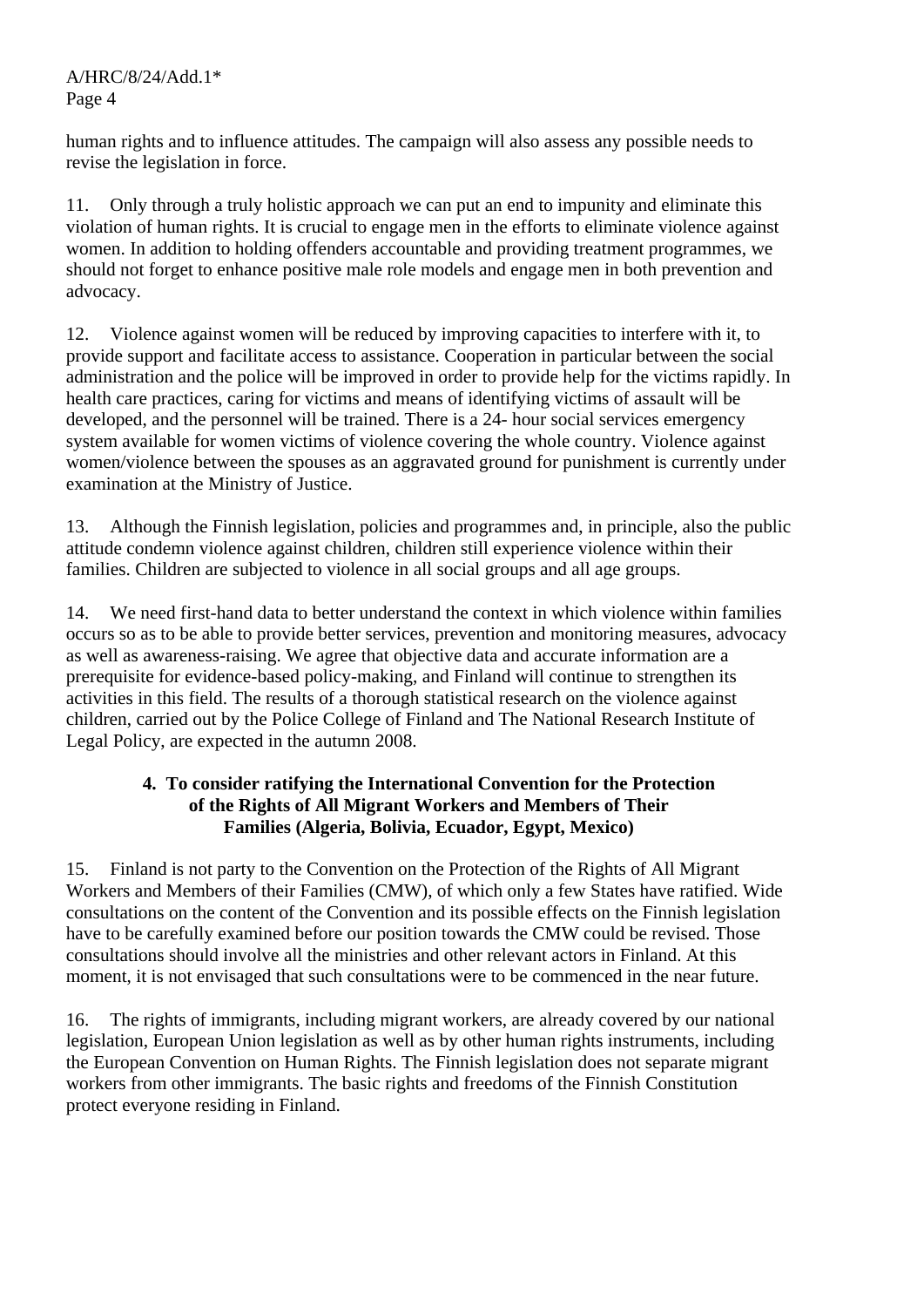A/HRC/8/24/Add.1\* Page 5

### **5. To consider ratifying International Labour Organization Convention No. 169 on Indigenous and Tribal Peoples in Independent Countries (Bolivia)**

17. The Finnish Government pursues actively the enhancement of the rights of the Sámi people. The objective of the present Government is to solve the issue of the land use question during the current term of the Government. The Government Bill is under preparation and there are active negotiations between the Ministry of Justice, the Ministry of Agriculture and Forestry and the Sámi Parliament, which is a necessary partner in the negotiations. The point of departure is to ensure the culture of the Sámi people and the right of Sámi to use the land they traditionally occupy or where they traditionally live. Another question related to the right of Sámi people is to participate in decision-making on the use of land in the Sámi homeland area. The aim of the Government is to find a solution that would include the prerequisites to ratify ILO Convention No.169.

#### **6. To continue reviewing the procedures regarding requests for asylum in the light of the 1951 Convention relating to the Status of Refugees and its 1967 Protocol (Bolivia)**

18. Finland is committed to the full and inclusive application of the Geneva Convention of 1951. The Finnish Constitution and Aliens Act prohibit deportation of aliens to a country, where they could face death penalty, torture or ill-treatment. The Aliens Act also provides asylum applicants right to appeal to an administrative court against a decision concerning him/her, f.ex. deportation or refusal of asylum or residence permit. All applicants have right to effective procedural safeguards such as legal aid and services of an interpreter.

19. According to the Aliens Act, an application can only be examined in an accelerated procedure in a few well-defined situations: if an application for asylum is considered to be manifestly ill-founded, if the applicant has come from a safe country or if he/she has repeatedly requested for an asylum. Only part of the asylum applications is examined in the accelerated procedure.

20. There has been discussion whether the accelerated asylum procedure fulfils the legal safeguards of asylum seekers. The Ombudsman for Minorities, who has been invited to examine the procedure, has found that the procedure, as a rule, safeguards the legal protection of an asylum applicant during the asylum process. The most important observation made in the study concerns the provision of an efficient remedy, because in accelerated procedures the appellant may be deported from the country during the period for appeal. Deportation may hamper the exercise of the right to appeal. The appellant is, however, usually represented by a legal counsel, and he or she always has the right to request for an interim measure from the Administrative Court to prevent the execution of a decision to refuse entry, the right that in practice has become the most significant part of the appeal process as regards the efficiency of the right to appeal.